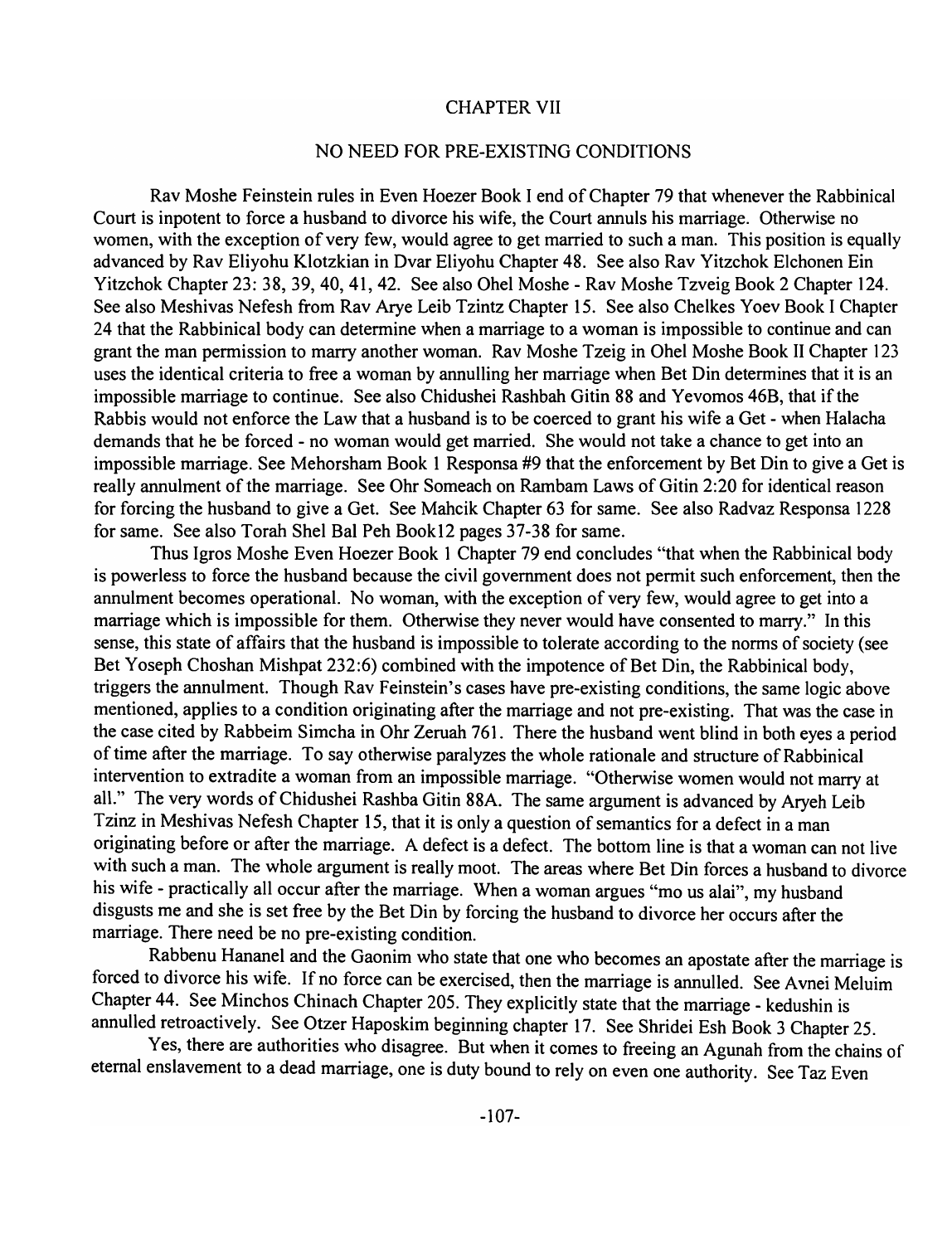Hoezer Chapter 17:15. Even ifit is a question of violating a Divine Law the Shach Yereh Dayoh chapter 242 states that you rely on a single opinion only if you are violating a Rabbinical Law, not Divine Law. However, once you raise two or three doubts in a case, even a Divine Law is transformed to a Rabbinical Law. See Aruch Hashulchon Yoreh Dayoh Chapter 110. See Rambam Laws of Tumos Humes 9:12 that even if there is only one doubt the Divine Law becomes Rabbinical. See Sdei Sdei Chemed Section Sfek Sfeka - Ohs Samech Klal 10.

In our cases, we raise 20-30 doubts in each Agunah case. We destroy the witnesses as we shall illustrate in every one of our responsa. Therefore, we definitely can rely on minority opinions. In short, we have a cocktail of remedies and grounds that we use to annul the marriages. No two cases are the same. We use 20-30 grounds in each case to set the women free, as shall be illustrated in our responsa written in Hebrew as well as English.

To set the women free, the women have the choice to rely on our position. See Meharsham Book 1 Chapter 9. Those who oppose us have never cited one authority to substantiate their position. They are corrupt (Agudas Yisrael, in the September 1997 Observer, cited case after case of corruption on the part of Bote Din, Rabbinical Courts, that represent right wing orthodoxy. See quote from Rav Moshe Tendler in Yediot Achronot issue December 19, 1997 Mosef Lehashabos. Some Bote Din charge \$300 per hour and charge for dinner time.) and by their own immoral behavior ruled themselves out from being competent to be a Bet Din. All those individuals who condemned us never even spoke to us to understand our position. Their knowledge about us was heresay and newspaper reports. They consequently are in violation of Choshen Mishpat 28: 15 and in Ramo Even Hoezer 11 :4. Such individuals are therefore incompetent to be witnesses in accordance with Yoreh Dayoh Aruch Hashulchon 119:14 and Choshen Mishpat 34:1,2. Consequently they are incompetent to be judges in accordance with Choshen Mishpat 33: 1. Thus all their conclusions about us are null and void. 99% of all Jews support us. Only those individuals who have a vested interest oppose us. Furthermore, these so called "Rabbis" deny the existence of annulments ever made. They are either totally ignorant or lying to the public. If they deny even one letter of the Torah as G-d given, they are considered heretics. If they deny a fundamental tenet of Judaism, they definitely are heretics. The Jerusalem Talmud Sanhedrin 4:2 states that there are 49 facets to the Torah. Otherwise the world can not exist. Denying women relief from an impossible marriage by annulling such a marriage will cause women never to marry, especially where it is 100% permitted by halacha; such denial is heresy.

I received an approbation from Rav Moshe Feinstein on my book Who is A Jew and Who is a Rabbi. Those who oppose us are neither Rabbis nor Jews nor Humans.

This is not a question of modem Orthodoxy being in favor as opposed to those representing the right wing. This is Torah Judaism plain and simple. To say otherwise is denying Judaism. Of course there are opposing views. For every authority we cite, we can equally cite 1000 authorities who oppose. But as we mentioned earlier, we rely on Taz Even Hoezer 17:15; Shuch 242; Aruch Hashulchan Yoreh Oayoh 110 that permits us to rely on the minority opinions to free an Agunah.

On the other hand, the annulment is valid only for the woman, not her husband. He is still considered married to his wife. He can not go free until he gives his wife a conventional Get voluntarily. For him we apply all the strict interpretations of the Law. He was the one who caused the problem. Let him stew. Let him sleep in the bed he preferred. There exists no trying circumstances to invoke the lenient minority opinions for him.

We are not 100% sure. We are one billion percent sure that what we are doing is the word of G-d given at Sinai to Moshe Rabbenu 3500 years ago. The reason our critics oppose us is because we have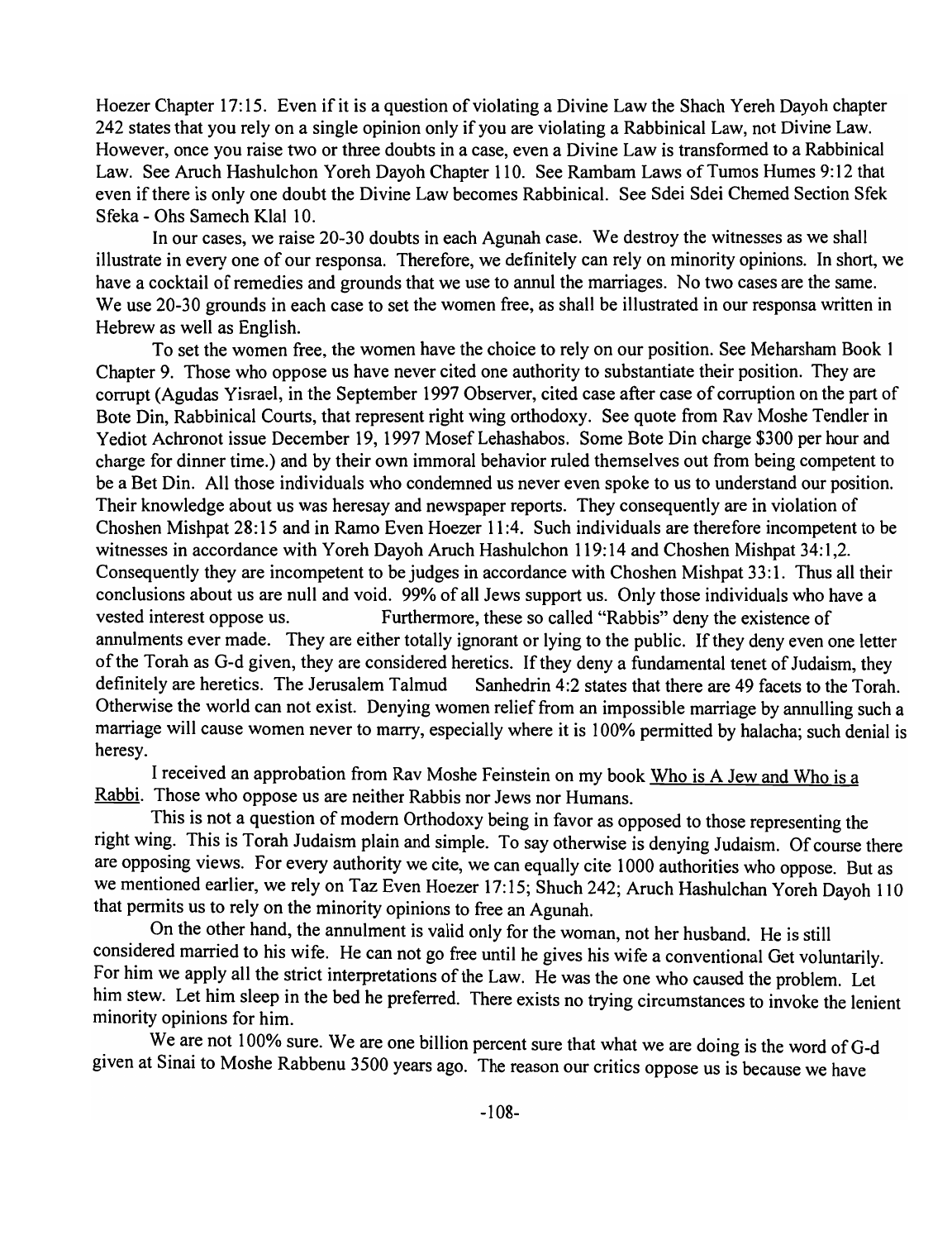upset a monely making machine by keeping women chained. Thus these so called Rabbis can charge fees for adjudicating alimony, child support, custody visitation and protection orders. They blackmail women that unless the woman agrees to their jurisdiction on these matters, they will never receive a Get. These proceedings drag on for 5-10-15-20-30 years. This is the length of time the Agunahs languished at the hands of these individuals before they came to us. Let the reader judge. 99% of all Jews agree with us. It is only those who have a vested interest at stake that are opposed. According to Rashbash Responsa  $(1)$ ) 46, any competent Bet din has jurisdiction on Agunah matters worldwide. We do not have to take into consideration for Agunah matters the fact that other Batei Din function there. See also Y oreh Dayoh 245:22 in Ramo for same. Our Bet Din is exclusively for Agunot- Bet Din Tzedek Lebayat Agunot, Inc.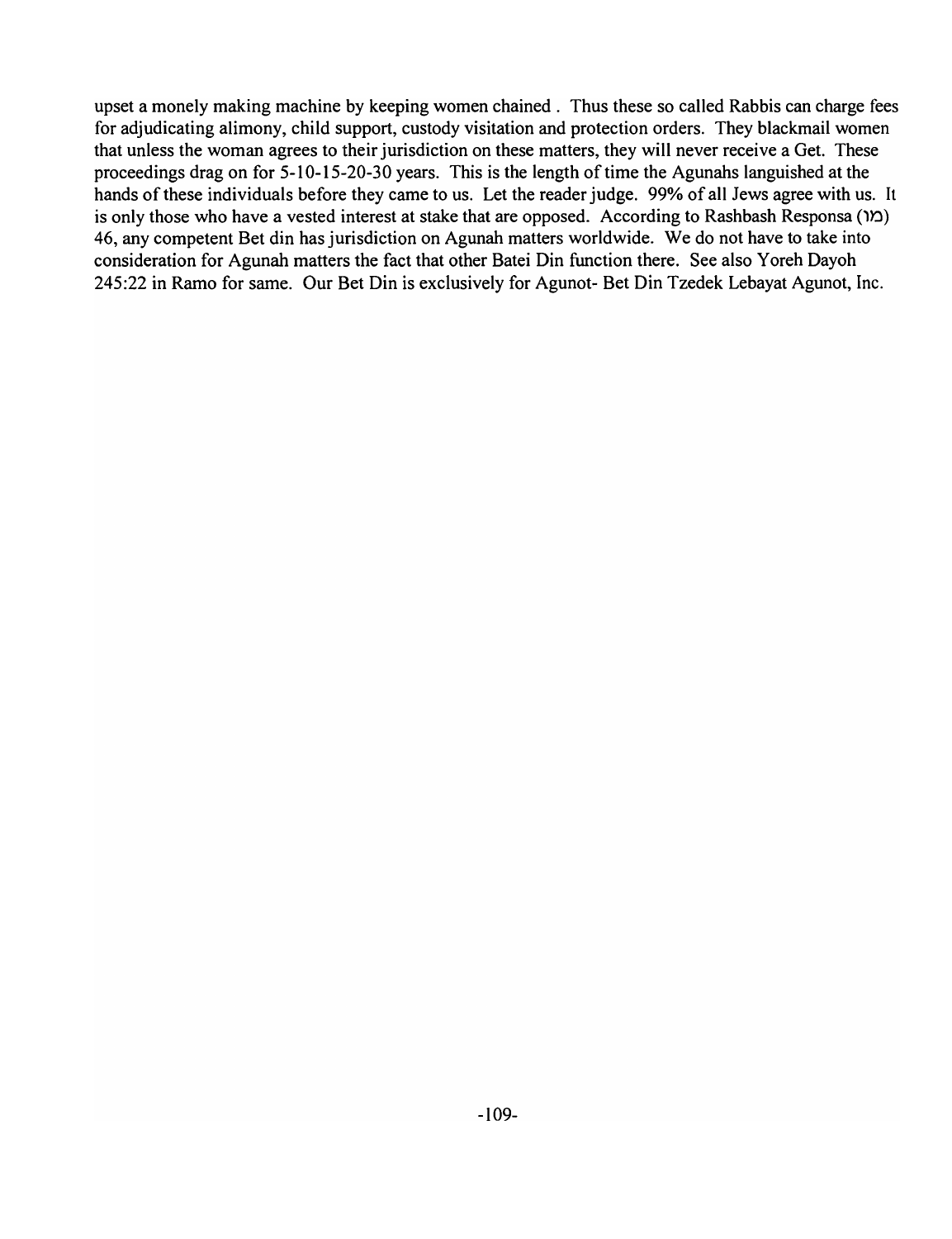## CHAPTER VIII

## Hatoras Agunos Emancipating Chained Women

Maos Alayi 'עלי My husband is detestable to me.

The most powerful weapon in the arsenal of freeing a woman is the above argument (source: Talmud Yerushalmi Ksubos 7:6); A clause appeared in the Ksubah that gave the Rabbis power to coerce a husband to divorce his wife;(Meiri on Ksubos page 268 in new edition; Yabia Omer Volume 3 Responsa 18; Tzitz Eliezer Book 5 Responsa 26.) Even if the clause is missing in the Ksubah, we will constructively read into the Ksubah such an intention as mentioned in Hatorot Agunot Chapters 1-12. (Ramo Yoreh Dayoh Chapter 228:20; Pischei Tsuva Yoreh Dayoh 228:15 there in name of Noda Beyehuda- Kama Yoreh Dayoh; Yoreh Dayoh #68 Noda Beyehudah Tinyono #204; see also Rambam Hilchos Ishus 14:8 Hagoas Maimonidies there.)

The consensus of opinions from the encyclopedia of authorities cited by the Yobia Omer and Tzitz Eliezer is to the effect that in today's society the court must rule that if they neglect to free a woman who pleads" my husband is detestable to me" - Even Hoezer 157:4 Pischei Tsuvo Ibid 157:9

מאוס עלי

she will engage in illicit sexual relationship with or without the permission of the court. The fears expressed by the school of Rabbeim Tam that if we dare free such a woman, the marriage institution will be destroyed is over shadowed a million times by the reality that you can not deprive women from sex. You can not order a woman to have sex with a man she despises. Women are not slaves in the words of Rambam Laws of Ishus 14:8, to be forced to have sex with men they despise. It is then not love, but rape. The Rabbinical Court is not to force the woman by specific performance. In the business world if someone makes a contract to perform services for someone else, such as work for him, and reneges on the contract, the court can forbid the contracting party to fulfill his or her contract by prohibiting them from working for anyone else. Then they have a choice to perform the contract or starve.

Rambam, the Gaonim, the Rabbonei Sabroya and the Yerushalmi all maintain that we do not force the woman to have sex with her husband by forbidding forever all relationships with others. On the contrary, we will coerce the husband to grant a Get by all means including flogging, if necessary where this is permitted by Civil Law.

The woman does not have to prove why her husband is detestable for her. See Rambam Ishus 14:8. Later authorities insisted that the woman stipulate reasons why the husband is detestable. This was done in order to discourage women from having a lover and enlisting the Rabbis to extricate them from their husband in order to marry the lover. See Yabiah Omer Book 3 Responsa 18; see Meiri Ksubos Page 268.

However, even if there exists a suspicion that there is another man, and even when the woman stipulates 100 or 1000 reasons, there could always be another man, we will free her. First of all, we do not know if the other man preceded her dissatisfaction with her husband or vice versa. What was first, the chicken or the egg? See Rav Herzog Ohel Yitzchok Book I. The Rabbis insisted that there be a separation between the woman and her husband for at least one year in order to give the parties a chance for reconciliation. If after one year, the woman still insists that she wants a Get, we will force the husband to grant her the Get.

Today we are prohibited by Civil Law from flogging the husband or exerting other force, so we will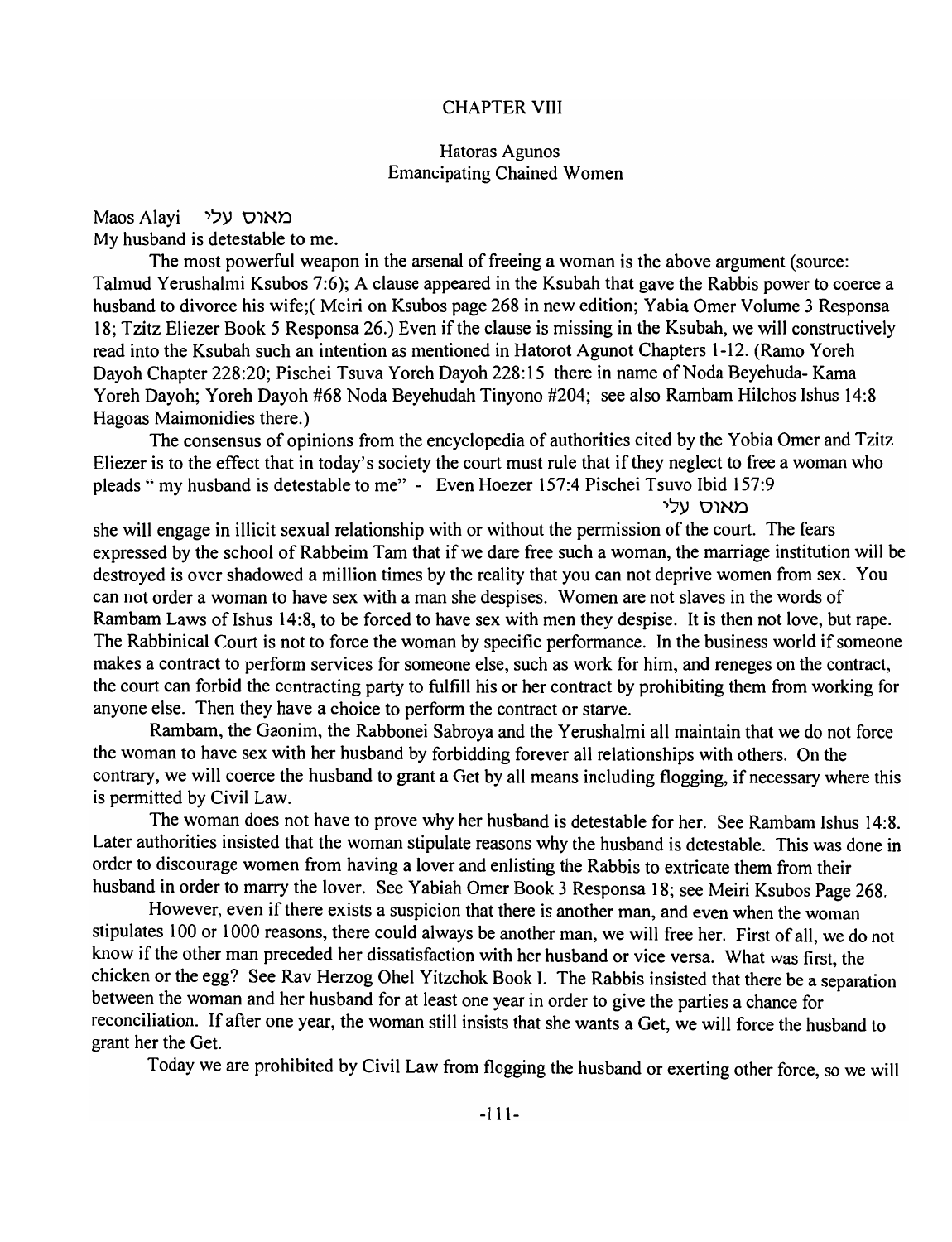annul the marriage. Of course if we can exert every form of other force, in accordance with Civil Law, we will not annul the marriage. Annulments are employed only as a last resort to extricate a woman from a marriage that chains her to a living hell. Otherwise the woman will have illicit sex anyway, nine out of ten women who come to us were living with other men before they came to us, or else they will commit suicide as has been the experience of many women that we heard about or read about in Ho isha.

The bottom line is that no Rabbi can play G-d with another person's life and force a woman to live the rest of her life with a man she detests. You cannot take a club and hit her on the head to have sex with her husband. This is rape, not love. To say otherwise is heresy. It goes against the Talmud Gaonim Rishonim and Achronim. Those who oppose us would appose Moshe Rabbenu if he would come and state the same, which he definitely would.

The argument that "my husband is detestable to me" is so powerful that even if all her other arguments are lies, we will nevertheless free her. That is why we will act as the devil's advocate and represent her husband's position and attack all the woman's arguments. However, when the woman states that under no condition in the world would she return to her husband and live with him, we will then annul her marriage. Thus we will accept her other arguments too; once she has demonstrated beyond the shadow of a doubt that under no circumstances would she return to her husband and have sex with him in the marital setting.

Let all those who oppose us note that they are not opposing us, but they are opposing Klal Yisroel. 85%-90% of all Jews are not Orthodox or not affiliated with any synagogue - Orthodox, Conservative, Reform or Reconstructionist. Of the 10% who are identified as Orthodox, 99% support us. No Agunah deprived of her sexual needs will honor any piece of paper signed by any so called "Rabbis" prohibiting her from having sex. If these so called "Rabbis" insist on opposing us, such an act will serve as the catalyst of severing 99% of Jews from affiliating with the Judaism of these holier than thou revisionists.

Those who support us will unite with the rest of Klal Yisroel in serving G-d in accordance with the Laws given at Sinai 3400 years ago. We will not club those who oppose us to accept our position. Their strategy and position is to line up any one who oppose them and shoot them; if they only could. Otherwise they employ every means legal or not to discredit us. We will go our separate ways. We are not interested in converting those who have a vested interest. We are interested only in strengthening the position of those who support us. Those who oppose us, let them go their own way. Life is too short to engage in polemics that are sterile. We are here to help free women. The red herring of mamzarus thrown by our opponents is discussed in Chapter 2.

### CHAPTER IX

## **COERCION** IRRATIONALITY OF THE GROOM

### OTHER GROUNDS:

There also exists a school of thought that states that if the wife was forced into the marriage by her parents or guardians, she can later use that fact as a ground for annulment. This factor enters the equation to reinforce the ground of my husband is detestable to me. Many times when the bride is young or not independent, she is swayed by well meaning parents or guardians to contract a disastrous marriage. This argument then can buttress the other arguments. See Yabiah Orner Book 3 Responsa 18; See Otzer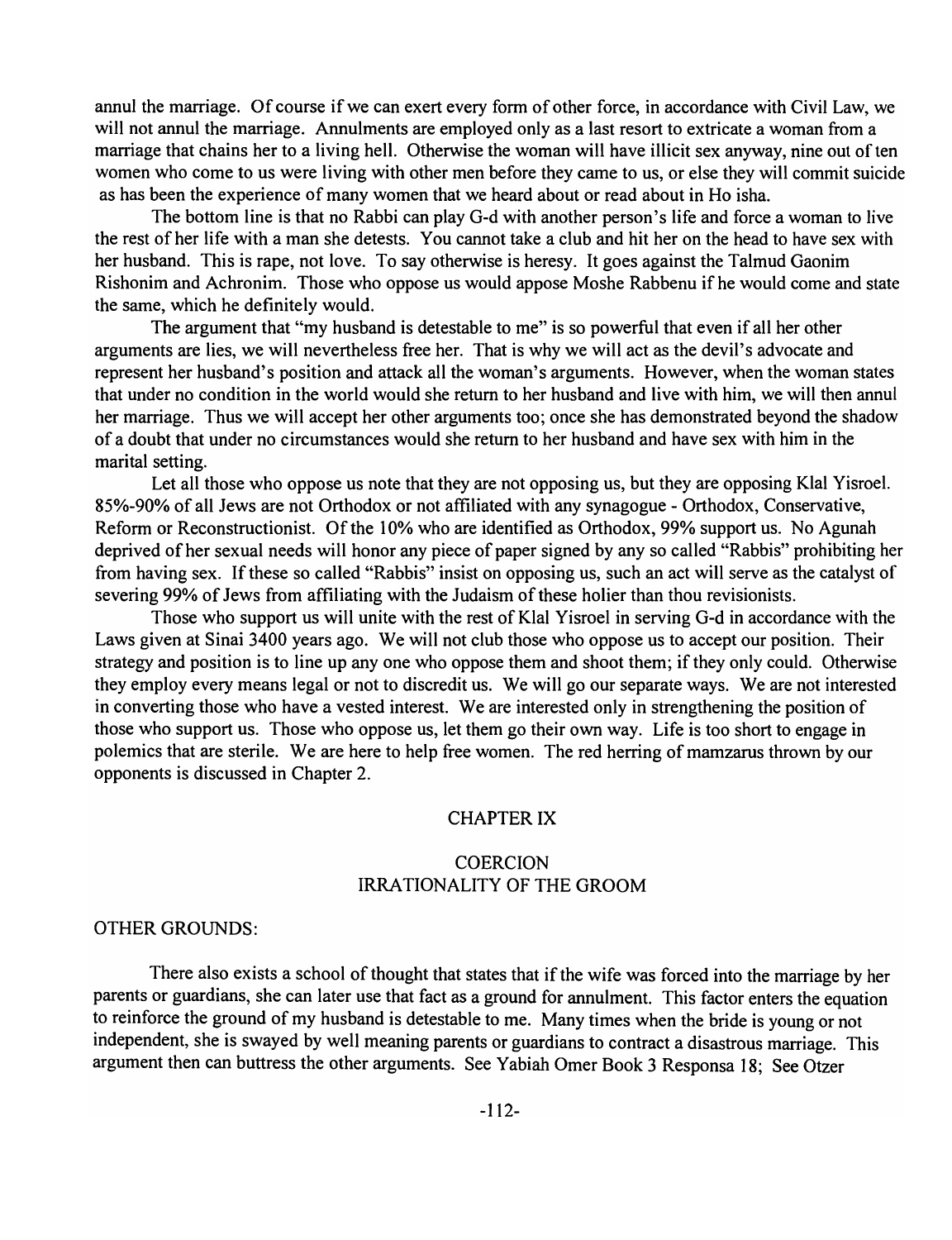Haposkim beginning Even Hoezer Chapter 42. This is what we mean that the whole marriage is a mistake ab initio. It is not because the girl is young; but because she was pressured to enter such a marriage. See Otzer Haposkim beginning Chapter 42.

Likewise if the woman is forced to marry the man because a member of her family would suffer great financial loss if she does not agree to get married; is considered to have been coerced to get married. These facts are grounds for an annulment. See Otzer haposkim beginning Chapter 42. Likewise if a woman got married because marriage provided a green card to stay in the desired country, USA or Israel, such coercion is grounds for an annulment. See Otzer Haposkim Chapter 42; see Ezras Kohen Rav A vrohom Kook; see Igros Moshe Even Hoezer.

Another ground for annulment is irrationality or abnormality on the part of the husband. A husband does not have to be insane in all respects. If he is insane in all respects at all times then there is no marriage to one insane. See Even Hoezer beginning Chapter 44. Even if he be normal in all respects but in one area of his behavior he acts consistently irrational, the marriage can be annulled. See (Nesivas) Toras Gitin Even Hoezer Chaper 121 :4; see Igros Moshe Even Hoezer Book 3 Responsa #45,46.

The degree of irrationality is measured by the inability of the wife to continue in the relationship. If the wife can continue to have marital relations even though the husband is irrational in one or more areas, then we do not annul the marriage. It is a question of tolerance on the part of the wife. It is not only subjective, but the subjective judgement of the Rabbinical court is factored in to determine if the woman would agree to remain married to such a man. If few if any women would agree to remain married, then we annul the marriage. See Ohel Moshe Vol. II Responsa 23. This is based on Chelkes Yoav Responsa 24 and Otzer Haposkim Even Hoezer Chapter I.

Again the test employed is if it is impossible to have marital relations and continue a married life we declare the woman insane and permit the man to marry another with or without 100 Rabbis or grant the husband a Get for the wife.

In the case of the woman, we will annul the marriage.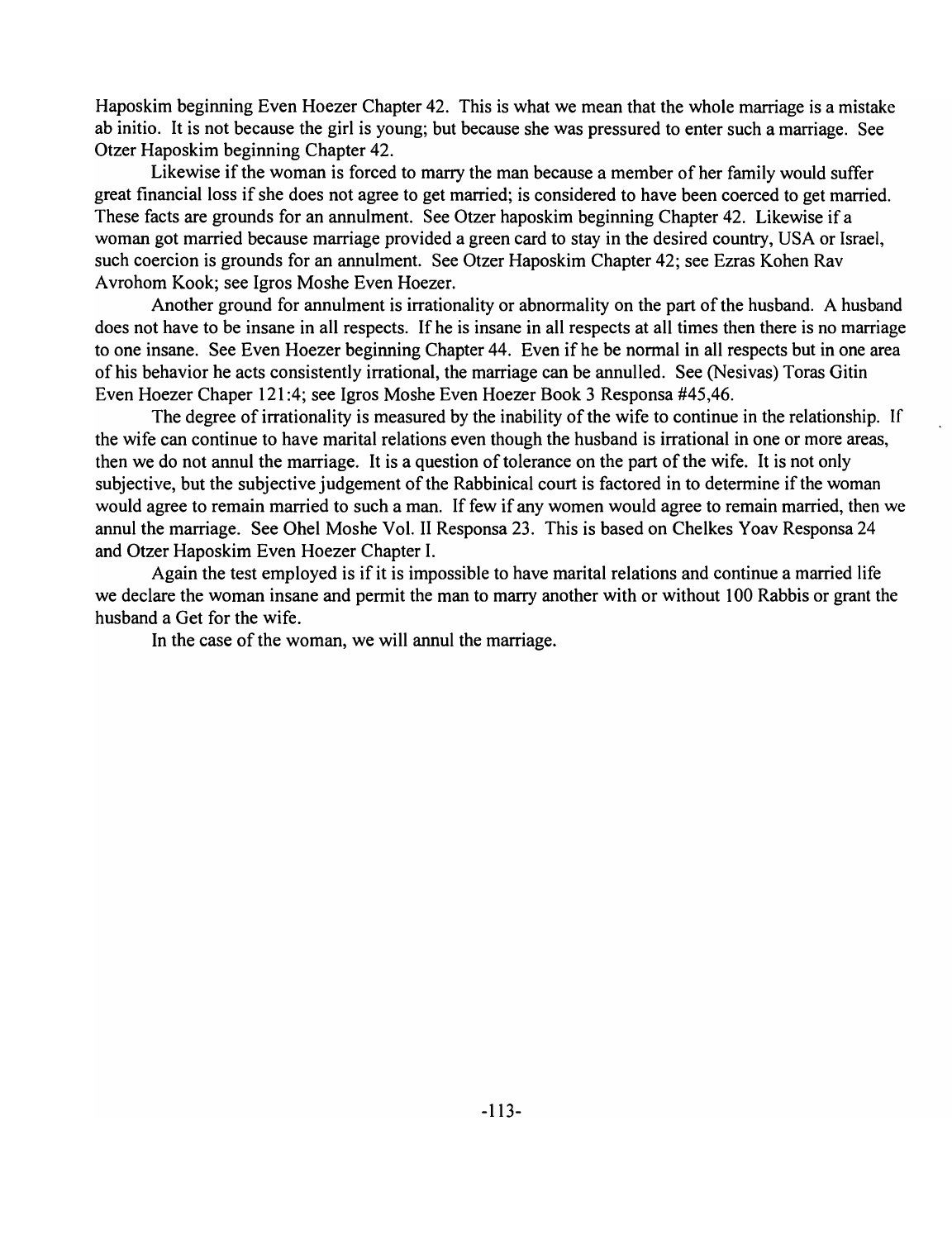# CHAPTER X

# IRRELIGIOUS ON PART OF ONE OF THE SPOUSES

Such a marriage is at most Rabbinical. The mjority of authorities disagree, but to free an Agunah we will use the above as grounds for annulment. See Minchs Chinach Mitzvoh 203; Shridei Esh Volume 3:25; Avnei Meluma 44; Otzer Haposkim beginning Chapter 17; and others cited by Even Hoezer 44 in Tur. See Otzer Haposkim on Chapter 44 re: mumor for encyclopedia of authorities who annul his marriage. Rav Aaron Volkin xpands the definition of

מומר

to cover one not observant. Thus if the husband does not observe the Sabbath, kosher laws, and the purity laws of nida, marriage to him would be at most Rabbinical according to many authorities. Some authorities hold that even if he becomes irreligious after the marriage, the marriage is annulled. See Bach Even Hoezer 157:5; also Tur Even Hoezer 44 cites authorities that the marriage to a

מומר

irreligious person is not binding by Divine Law. It is only at most Rabbinical. See Shridei Esh Book III Responsa 25 Page 73; Responsa Mehram Mintz #105 cited by Shridei Esh III:25 page 71. Others hold only if he was irreligious before the marriage. Tsuvos Maimonedes Laws of Ishus #29.

The reason given is that no Jewish religious woman will agree to remain married to such a man דאדעתא דהכי לא התקדשה

She did not agree to such circumstances that the husband remain irreligious. Even if a woman agrees to be married to a religious man whose brother is not physically well

מוכה שחין

she would never agree to remain married if the brother is irreligious. She would never have taken a chance to be at his mercy if her husband dies without children. She then would be forced to marry her brother-inlaw or be freed by chlitzo. If he refuses he is an Agunah -chained. If this did occur we will state that the marriage to her husband is annulled. Consequently, she need not marry the brother-in-law or need his chalitzo - a process that frees her.

Shridei Esh Vol. III Responsa 25 cites authorities that if the identical defect - irreligious or

מוכה שחין

physically ill occurs with the husband before or after the marriage, the above cited authorities would annul the marriage. Some authorities hold that being irreligious is grounds for divorce or annulment only if the irreligious party forced the other spouse to violate Jewish Law, such as cooking non-kosher food and not informing the spouse about this; or bringing in non-kosher food and the spouse not knowing, eats such food. Likewise, forcing the spouse to have sex when she is in the state of Nidah. Vice versa, the wife not telling the husband that she is Nidah and the husband having sex with her. See Even Hoezer 115 and Even Hoezer 154.

Other authorities hold that even if the religious party is not deceived or forced, the irreligiosity of the spouse is sufficient to prevent a Divine marriage. Even Hoezer 115 and 154; Otzer Haposkim on Chapter 44; Minchas Chinuch Mitzvoh 203; Avnei Meluim Chapter 44; Otzer Haposkim beginning Chapter 17. We are not about to annul marriages where one spouse is irreligious but in those cases that a woman is an Agunah we will use the irreligiosity of the husband as another ground to free the woman - by annulling the marriage. Certainly, as far as the husband is concerned, when he wants the divorce, we will insist that he give a Get. We will not annul the marriage for him. We will be strict and follow the opinions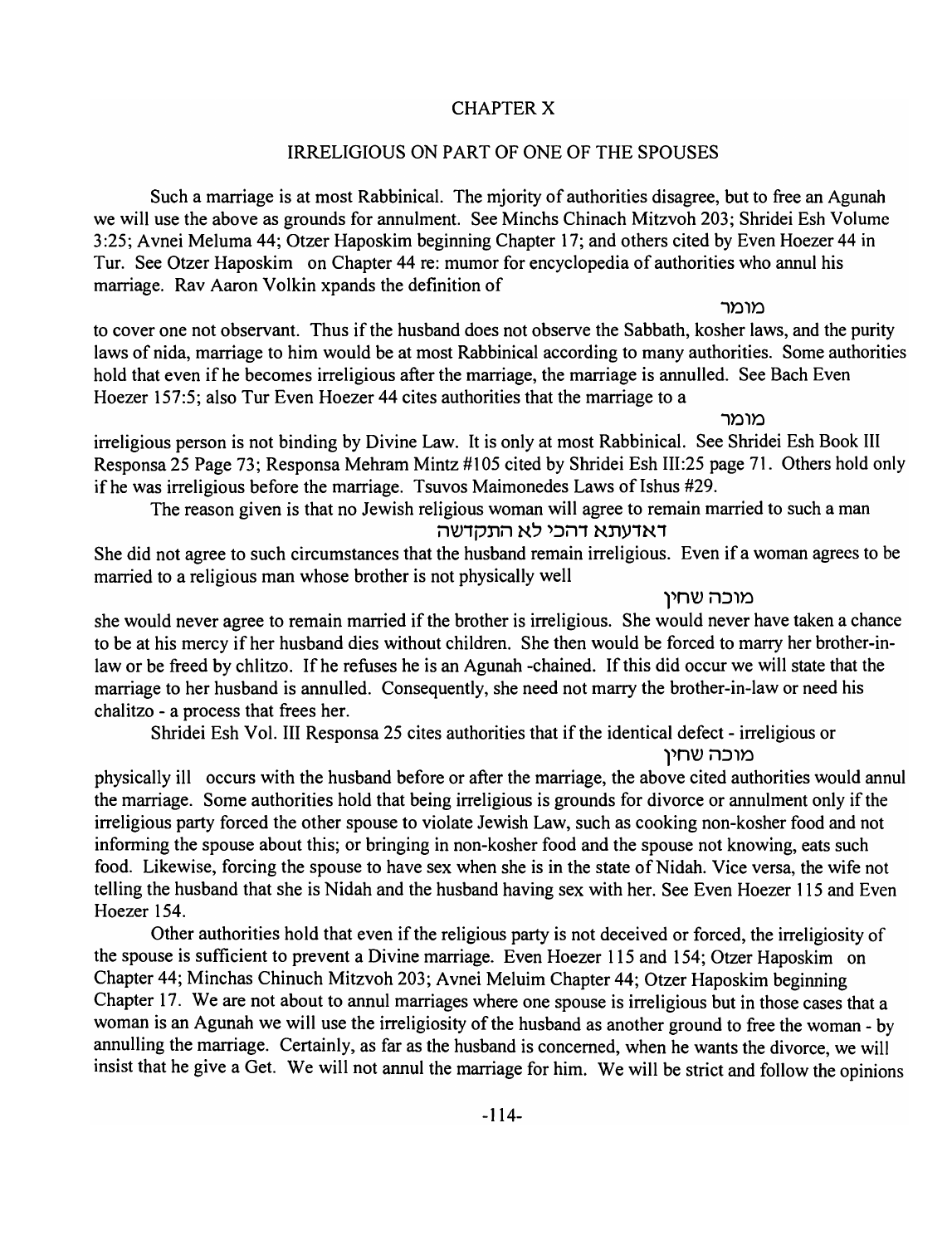of every authority.

Even if we exclude someone not observant in ritual matters however, one who is evil in interpersonal matters, in his dealings with his wife, is covered by Rav Volkin, the Zkan Aaron. Again we will follow our principle that Bet Din is powerless to coerce the husband to divorce so we annul the marriage. When one is evil towards his wife as defined in prior chapter, Bet Din would coerce him to divorce his wife. Since today Bet Din is impotent, such impotence in conjunction with the husband's impossible behavior or other impossible conditions or defects on the part of the husband, trigger the annulment. A person cannot claim ignorance of basic human behavior. Rambam Laws of Kings 10:1 -Ignorance of the Law (Basic human law - not to kill, rape, steal) is no excuse.. He should have learned. Such a person should have learned not to violate another's civil rights. He or she is punished even if they use as a defense ignorance. Ignorance of basic decency is no excuse.

So too, when a husband pleads ignorance of his vile behavior toward his wife, it is not acceptable. We will annul his marriage. In all cases that Bet Din is empowered by Halacha to coerce the husband in our day and only when we no longer can use force, we will annul the marriage.

If the wife never observed the laws requiring her to dip in the Mikvah at the conclusion of her menstrual period and waiting period of seven clean days, then according to some authorities her marriage is not Divine only Rabbinical at most. The reason is

## אין אסור חל על אסור

The prohibition of being a married woman and forbidden to have relations with other men cannot take effect since she is forbidden anyway, since she is a Nidah. Unless a woman dips in the Mikvah after the lapse of twelve days from the beginning of her bleeding, she is deemed a Nidah. See Shridei Esh Book 3 Responsa 31 page 92, Responsa Achi Ezer 34 subparagraph 11 page 84 for identical reasoning. If the woman went swimming in the ocean and dipped having all her hair below water, then she will be deemed as purifying herself. Then the prohibition of a married woman applies. However, an observant person must be a witness that not even one hair remained above water. Unless this is done, she remains in her Nidah state. Pischei Tsurovo on Even Hoezer 115. We will not annul marriages that are sound to break up families. We will rely on the strict opinions of all the authorities. It is only when a marriage is dead and the husband refused to give the wife a Get, that we will grab every lifeline to free her. Otherwise the woman will give up on Halacha and begin having sexual liaisons with other men. Nine out of ten of the women who came to use already are living with other men. Many women commit suicide. See article of Loisha 02/23/98. Even if it is only a doubt of saving someone's life, one is permitted to violate all the Laws of the Torah. Therefore each Agunah is in the category of Sofek Pekuach Nefesh. A doubt exists that such a woman will go astray or commit suicide. One is permitted to violate the Sabbath to save such a woman. See Aruch Hashulchan Orech Chaim end of Chapter 306 to save someone from going astray and see Orech Chaim Mishnei Brura end of 306 for saving someone from going astray.

#### ANNULMENTS

A marriage of man who violates the Sabbath publically or one who becomes or acts like an abnormal person years into the marriage.

One of the Snifim adjuncts that our Bet Din, Rabbinical Court, uses to annul a marriage is the following: The Tur Even Hoezer 44 cites the opinion of Gaonim that one who violates the Sabbath publically is deemed as a non-Jew. As such he cannot contract a marriage. Even if he contracted a

--~.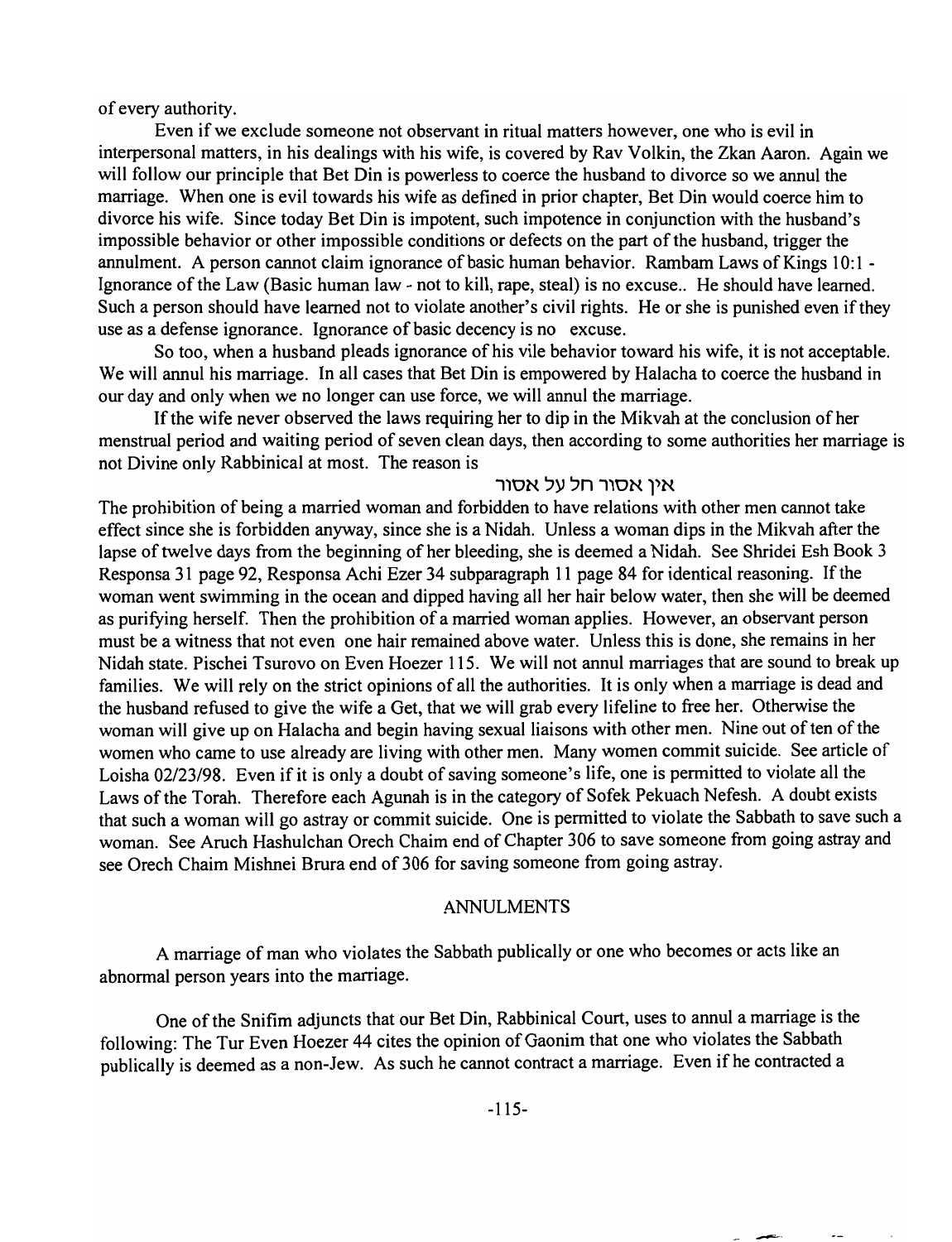marriage, the marriage is deemed null and void. In the contingency no Get can be obtained from him, the Rabbinical Court can use such fact, that the husband violates the Sabbath publically, to annul the marriage, in addition to other factors. Even if the man was religious and then becomes one who violates the Sabbath publically, the court still can annul the marriage. The reasoning is based on Rashi to Yevomos 49. If such a man ab initio wanted to get married, the Rabbis would refuse. Even if he contracted a Halachic marriage, the opinions differ if the marriage is null and void post facto, or at the most if it is a marriage having Rabbinical status only. See Meharshum Levushei Mordecai Even Hoezer Shridei Esh Book 3 Responsa #25.

Nevertheless, the literature citing the Rishonim as well as in Aruch Hashulchan Even Hoezer 140: 19 state that we will have the mumor - the Sabbath violator - give a Get. The question if posed: If the Mumor cannot contract a Halachic marriage because he is like a non-Jew, how can he then contract the Get - the Jewish divorce? The answer given is that by the giving of the Get, the marriage retroactively is annulled. See Minchos Yitzchok Book 10 Responsa 126. However, Minchos Chinuch Mitzvoh 203 has another theory. Basing himself on Rashi Yevomos 49, Rashi claims that the marriage explodes. Any marriage that ab initio cannot be contracted, even after it is contracted by a religious man who later, in the course of the marriage, becomes irreligious (Sabbath violator) publically, such marriage explodes. Thus, argues the Minchos Chinuch a solution can be found to annul the marriages of women who are unable to acquire a

Get from a husband who becomes a Sabbath violator publically during the course of the marriage.

Meharsham, though he considers such an option in Book 2 Responsa 110,111, does not feel comfortable in endorsing this procedure unless, in addition to this adjunct other defects are discovered that will defeat the marriaage. See Otzer Haposkim #10 Chapter 17:1 who cites Baer Haitiv and Responsa Mahri Asad Book 2:4 who discusses why the wife of the prophet Elijah who ascended to Heavern is permitted to get married. She never received a Jewish divorce. The answer he offers is that only "the wife of your friend is forbidden to you.

אל תחמוד אשת רעד

Exodus 20:14

 $\dot{}$ לא תחמוד בית רעך לא תחמוד אשת רעך"

"You shall not covet your friend's wife." This automatically excludes the wife of an angel. If a man dies there is a possibility he will be resurrected. A miracle can occur and he will come to life as happened in Russia recently that a man regained consciousness after seven years being in a coma and being declared brain dead.

The Minchos Chinuch Mitzvoh 203 explains that any time a marriage can't take effect like that of an angel to a human, even if there was a valid marriage like in the case of Elijah the prophet; once he was transformed into an angel, his former marriage explodes and is annulled. If we can obtain a Get from such a husband, we will. Otherwise the marriage is annulled. The same reasoning applies to a man who becomes abnormal - crazy - although at the time of the wedding he was normal. See Psicho Kollelim Orech Chayim from Pri Megodim Part II:1 page 8 re a shoteh or abnormal person. See Even Hoezer 44:1,2. See Tvrech Gittin 121:5 author of the Nesivas Chaver Daas.

Such a person has the status of a non-Jew. Marriage can't be contracted with him. In accordance with above reasoning, even if he was normal at time of the marriage and then became abnormal, the former marriage explodes and can be annulled. By giving the wife a Get Zikun, even though in comparison to a Get given by the husband voluntarily, it is defective. Never-the-Iess, it is sufficient. It is the same as when the mumor gives a Get and we will annul the marriage retroactively. See Shredei Esh Book 3:25 Mashiv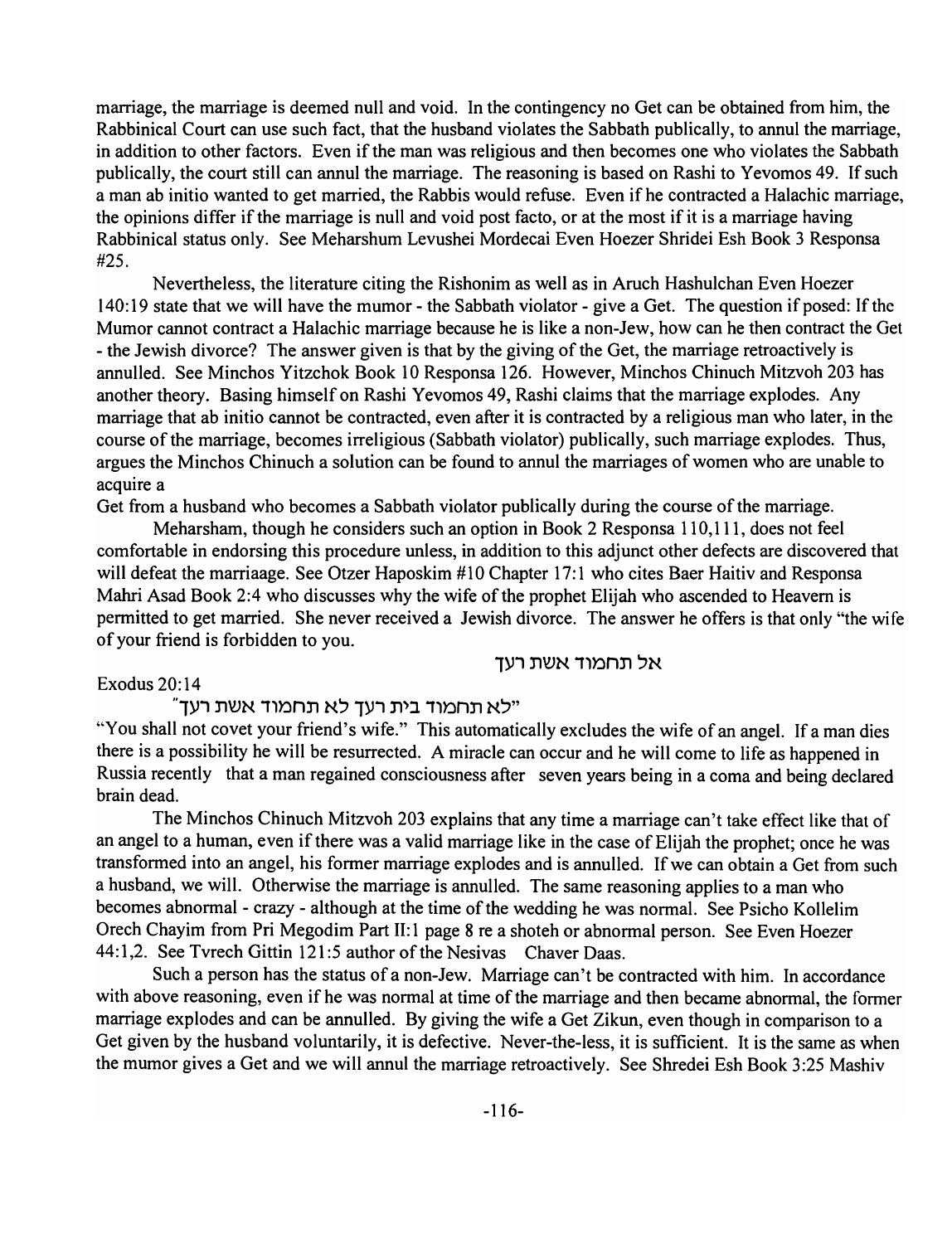Dovar #79. See My Responsa Hatorot Agunot Roots Chapter 1- re Get Ziku.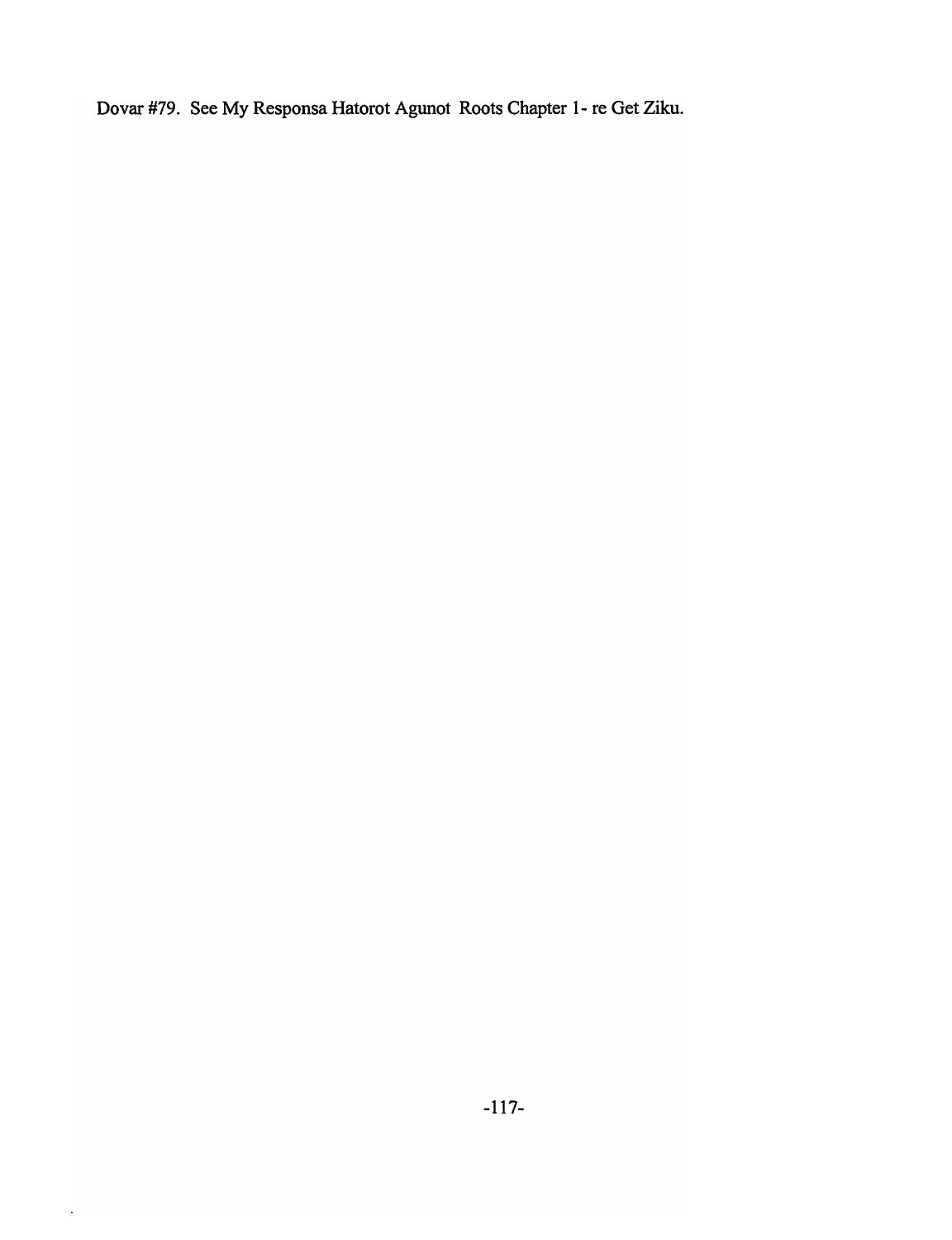## CHAPTER XI

## OTHER STRATEGIES USED TO ANNUL MARRIAGES

Kiddushin with a ring is Rabbinical. The position of Rambam Sefer Hamitzvoh Mitzvoh 2 is that all Laws of the Torah derived from the 13 Principles are Rabbinical in character. Rambam in Laws is Ishuos 1:3 states that since betrothel by giving money (a ring) is derived from the 13 principles it is only Rabbinical (Ksubos 3a). Rabbis of Rashi advance an identical position. Rashi dissents however, in the case at hand (Ksubos 3a) where the Rabbis annulled ab initio the marriage of a man who conditions his divorce if he does not come within a definite time span. The man is prevented from coming because the bridge collapsed. The divorce, by Divine Law, is not valid. The Rabbis annulled the marriage never the less. Tosphos explains because of

#### הפקר בית דין הפקר

Rabbis have the right to forfeit retroactively the money given by the groom 0 his bride. They forfeit ab initio his ownership. Thus, he did not give his bride anything that belongs to him. Therefore, the marriage is retroactively annulled.

Shev Yaakov cites why Pischei Tsuvoh Even Hoezer end of chapter 42 rules like Rambam. He uses Rambam's ruling in conjunction with other rulings that are in dispute to annul a marriage and free an Agunah. We too, use Rambam and Rabbis of Rashi position that all marriages where a ring is given is only Rabbinical. Thus all betrothals today are no more than Rabbinical. We employ Rambam and Rabbis of Rashi thesis as well as the thesis stated by Rab Feldblum in conjunction with other foundations previously stated to free women imprisoned in impossible marriages. Likewise, if the groom did not own the ring, but took the ring from a relative without the relative's permission, the marriage is not valid. A ring stolen, borrowed, never acquired by the groom according to Halacha, makes such a marriage invalid. If the ring was purchased by the bride's or groom's family and the groom never took possession of the ring in accordance with Halacha in front of two witnesses, competent according to Halacha, the marriage is not valid. Likewise, if the ring was borrowed and the parties, the lender and the borrower, do not comply with the requirements of Halacha, the marriage is not valid. Each case is judged on its own merits.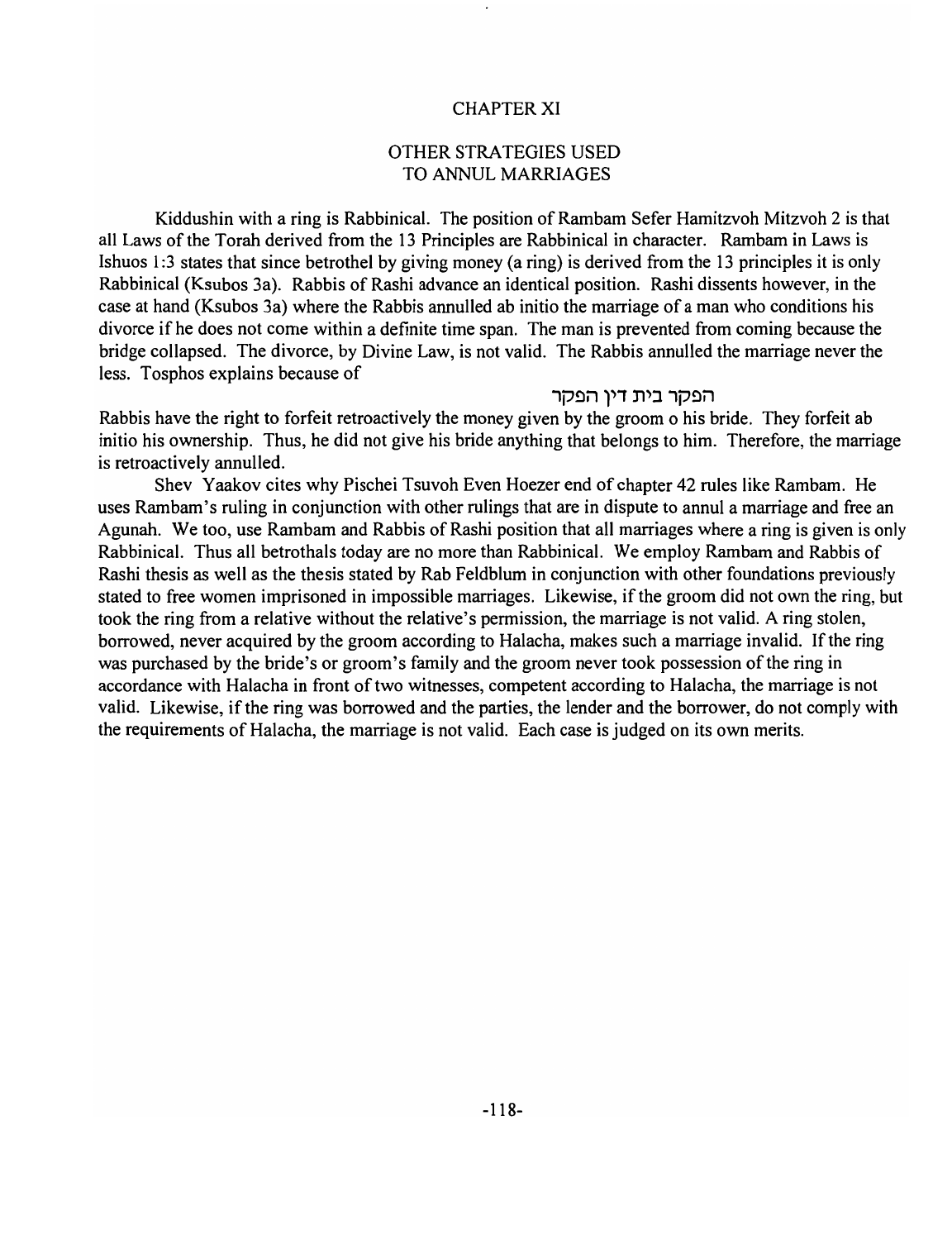## Pre-existing conditions and conditions developing after the marriage. The rationale for Get Ziku

In previous chapters, we discussed the Talmud Bavali Bava Metziah 104 as well as Yerushalmi Ksubos 4:9 that Hillel the Elder read into the Ksubos of the real intention of the parties. If there existed a time frame between the Kedushin - Betrothal - the giving of the ring in the presence of two competent witnesses, and the Nesuin - the recital of Seven Benedictions, the preparing and giving of the Ksubah all under the Chupah; then the marriage takes effect only after the Nesuin. Prior to the Nesuin, the woman is in the status of Pensiyah - single. She is not forbidden to any other man. She can legally marry other men. This intention was constructively read, even if omitted, into the Ksubah (Tosphos Bava Metziah 104). Thus, if the woman elects out of her own free will to marry other men, she has the right to do so.

What happens if she is forced or induced by fraud, blackmail, or by non-disclosure of pre-existing conditions to marry another man? Then the Rabbis annulled the marriage of the other man. See Bavali Bava Basra 1 10, Bavali Yevomos 45a. In the cases cited by the Talmud, Bava Basra 48B, Bavali Yevomos 110A,one woman was forced to marry the other man against her better judgement. The woman cited by Yevosmos 110A was the child bride of a man called Narash. Such a marriage was no more than Rabbinical. After she became 12  $\frac{1}{2}$  years, before he had a chance to marry her again and have a Divine marriage, another man snatcher her and married her. The marriage of the second man was Divine. However, the Rabbis annulled the marriage. The reason given was that the second man acted out of order, unethically. Therefore, the Rabbis reciprocated and annulled the marriage. In that case, the bride did not want the marriage but was forced to accept the ring.

A similar situation is the case of Bavali Bava Basra 48B, where an adult woman was forced by a man to accept a ring in marriage. Again, the Rabbis annulled the marriage. Tosphos Bava Basra 48B says that in this

#### ד"ה תינך דקדוש בכספא

instance the man forced the woman to accept the ring and be betrothed to him. He knew full well that such conduct is unacceptable. Therefore, he acted on his own, not in accordance with the Laws of Moses and Israel. Consequently, the Rabbis did not have the usual key to annul this marriage. When there is no defect in the making of the marriage, the man recites the formula - I marry you in accordance with the Laws of Moses and Israel. So he agrees to be bound by the determination of the Rabbis to annul his marriage if something goes wrong after the marriage is in effect, that is conditions that did not exist before the marriage. Then the power that the Rabbis have derives from the principle

כל המקדש על דעתה דרבנן מקדש והפקיעו חכמים

הקדושין מיניה מטעם הפקר בית דין הפקר - תופס

## או מטעם דקדושי כם מדרבנן

Everyone who betroths a woman does so on the understanding that such betrothal be acceptable to the Rabbis. When the Rabbis decide to annul the marriage (for causes that Bet Din have the power to annul), then the Rabbis annul the marriage and declare the ring or money given as not belonging to the husband. Consequently, the woman never received anything from the man. The betrothal then is annulled (Tosphos Ksubos 3a) or they declare all Kedushin made by giving a ring to be only Rabbinical. Rabbis have the power to declare Rabbinical betrothal marriage null and void (Tosphos Ksubos 3a).

## ד"ה תינד דקדוש בכספא

What happens where the man commits an outrage by the very act of betrothal? He defies the Rabbis from the start and never agrees to place his marriage under the jurisdiction of the Rabbis. Then declares Tosphos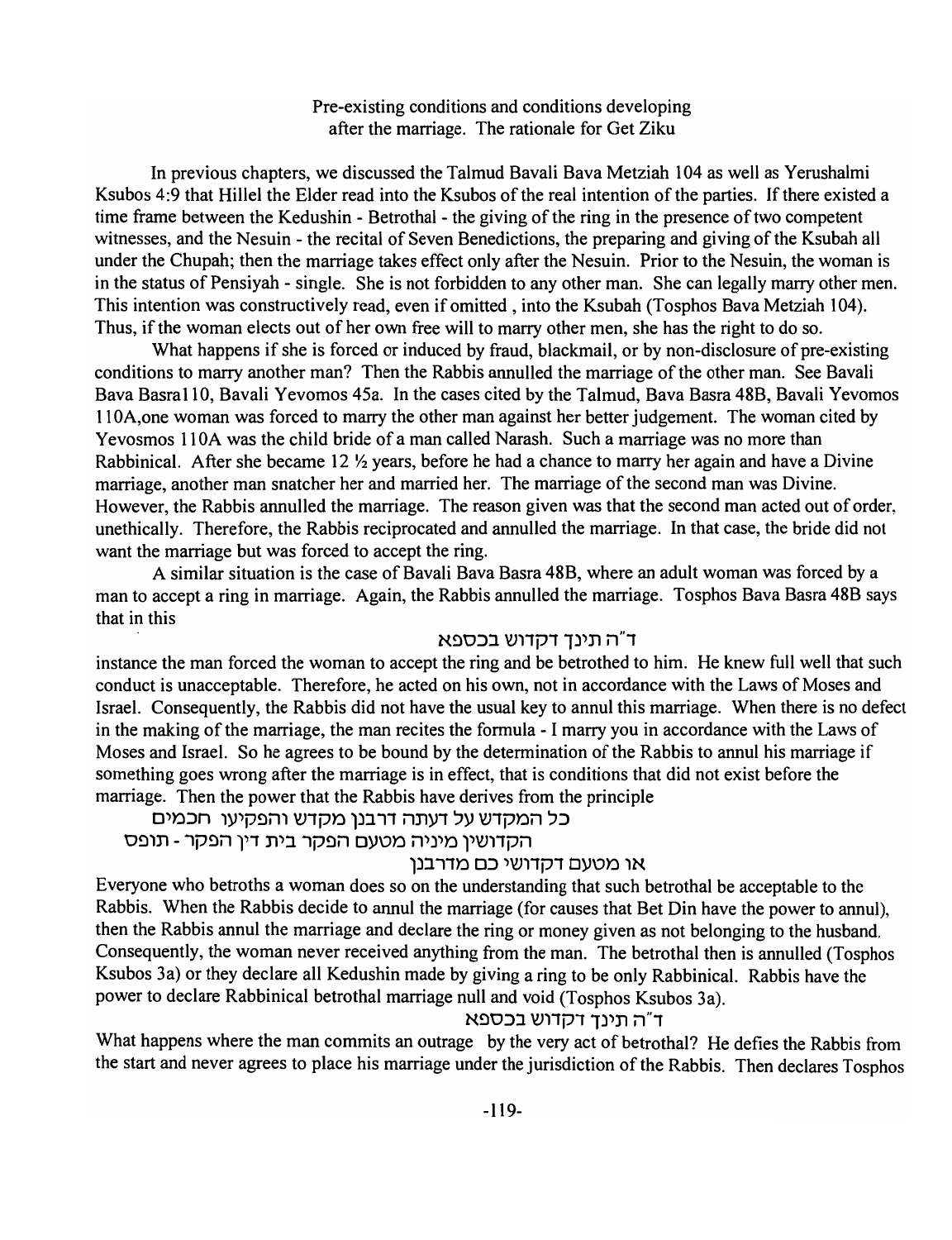Bava Basra 48B

## ד"ה תינד דקדוש בכספא

that the Torah confers emergency powers to the Rabbis to annul even a Divine marriage. יש כח ביד חכמים לעקור דבר מן התורה

(Rambam Yaad Hachazaka Laws of Mamrim 2:4) In emergency situations, the Rabbis can declare a Divinely ordained marriage - null and void.

This is similar to Elijah at Mr. Carmel who invoked similar temporary emergency powers הוראת שעה

as a one time measure to permit bringing sacrifices outside or the Temple in Jerusalem. See Rambam Maimonides Laws of Mamrim 2:4.<sup>1</sup>

Similarly, Rabbis today have such powers to save the live of a chained woman who would either go astray and have sexual liaisons with other men and abandon Orthodox Judaism (Orech Chayim 306:14; Talmud Yoma 83a; Shulchan Aruch Orech Chayim 329:3-4; Rambam Yaad Hakazaka "Laws ofShabbos" 2:18) or commit suicide. Thus to save any life one is permitted to violate the entire Torah (Talmud Yoma 83a; Shulchan Aruch Orech Chayim 329:3-4; Rambam Yaad Hakazaka "Laws of Shabbos" 2: 18). Thus when a man coerces a woman to marry him, the Rabbis can invoke their power to annul even a Divinely ordained marriage. Of course, if other reasons exist, such as fraud or misrepresentation, such additional reasons, add their weight to annul the marriage. Such power is invoked for circumstances and defects of the husband existing prior to the wedding. Circumstances and defects arising after the marriage trigger the annulment because the husband has given the Rabbis the power to annul his marriage when he does not meet the standard of a Jewish husband - whenever Bet Din can force him to divorce his wife.

## **GET ZIKU**

However, the Rabbis hesitated to invoke the annulment without some additional procedure. Example, when a husband is missing and one witness declares he is dead, then the Rabbis annulled the marriage (Rashi Shabbos 105), when a man is lost at sea

## מים שאיו להם סוף

water that has no visible end - and there exists no additional circumstances that he died; the boat broke down in shark infested waters; a fire raged in the boat. Thus, even if he was saved when the boat capsized he still was devoured by the sharks or burned by the fire. If he would be alive, he would have gotten in touch with his family by phone or telegraph. Missing a witness that testifies that he drowned or was killed by a fire or sharks, the wife can't remarry. So too, the Rabbis annulled marriages only if there was some kind of Get even a forced Get - that technically is null. Thus we give a Get Ziku even if it be void because it lacks the direct consent of the husband; it never the less is sufficient to serve as a Snif - and adjunct to annul the marriage.

We rely on the Dvar Eliyohu (Rav Eliyohu Klotzkin) that in the contingency where it is totally

<sup>&</sup>lt;sup>1</sup> Talmud Sanhedrin 46 - Rabbis have the power to punish people and invoke other powers such as forfeiting property outside of boundaries of Torah Law Choshen Mishpat 2: 1. See Tur Choshen Mishpat 2: 1; Darkei Moshe 2:4; Drishe Prisha, Bach, Bris Yoseph on Tur there.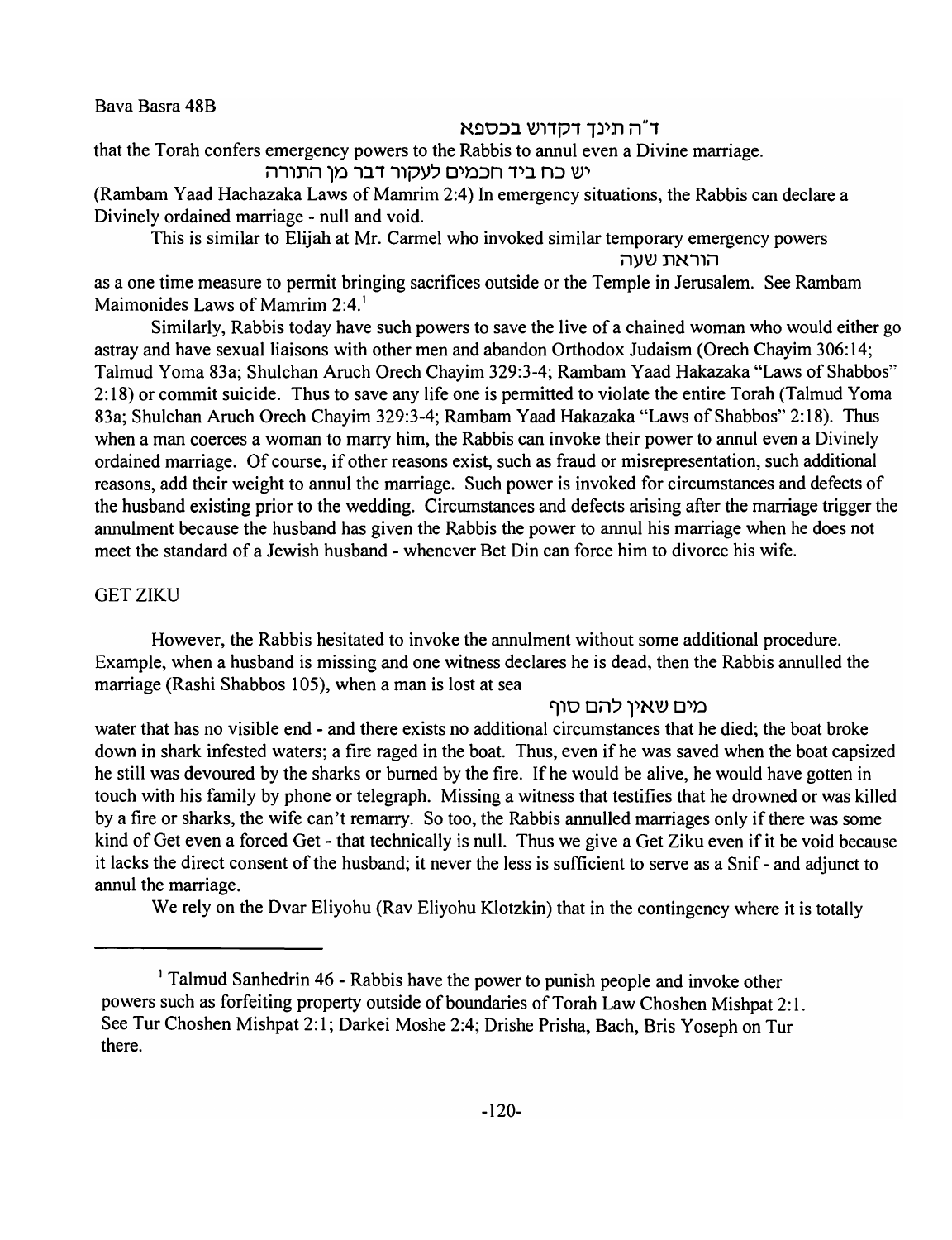beneficial for the husband, the Bet Din can represent him and substitute itself for him, to give the wife a Get,

# מזכין גט בשבילו

even when he voices his total opposition. See Rashba 23B, Rashbam Bava Basra 138 Kedushin. See Otzer Haposkim Volume I 1 :10 Responsa Eretz Tzvi Machne Efrayim

## . הלכות זכיה

Laws of Acquisition. See Ran for other authorities Kedushin 45 that in case of Mitzvohs between man and G-d, as opposed to purely monetary matters, the Bet Din can substitute and assume the identity of the husband. This is basically the meaning of forcing the husband until he agrees. You can force him until you kill him or he agrees. What kind of assent is this? The answer is that the Rabbis have the power of annuling the marriage. In the countries where the Rabbis have power, like in Israel, the husband is imprisoned. In other countries, they substitute for him. See Mahrik #63 Radvaz Rashbva Ohr Someach on Rambam Laws of Divorce 2:20. See Torah Shel Baal Peh Volume 12 page 38 Rav Shaul Yisroeli. The reasoning is that in order to annul the marriage, the annulment must go through the format of a divorce. That is why the Bet Din substitutes itself for the husband

# ומזכום גט בשבילו

since it is ultimately beneficial for him. See Chapter one for greater elaboration.

Ť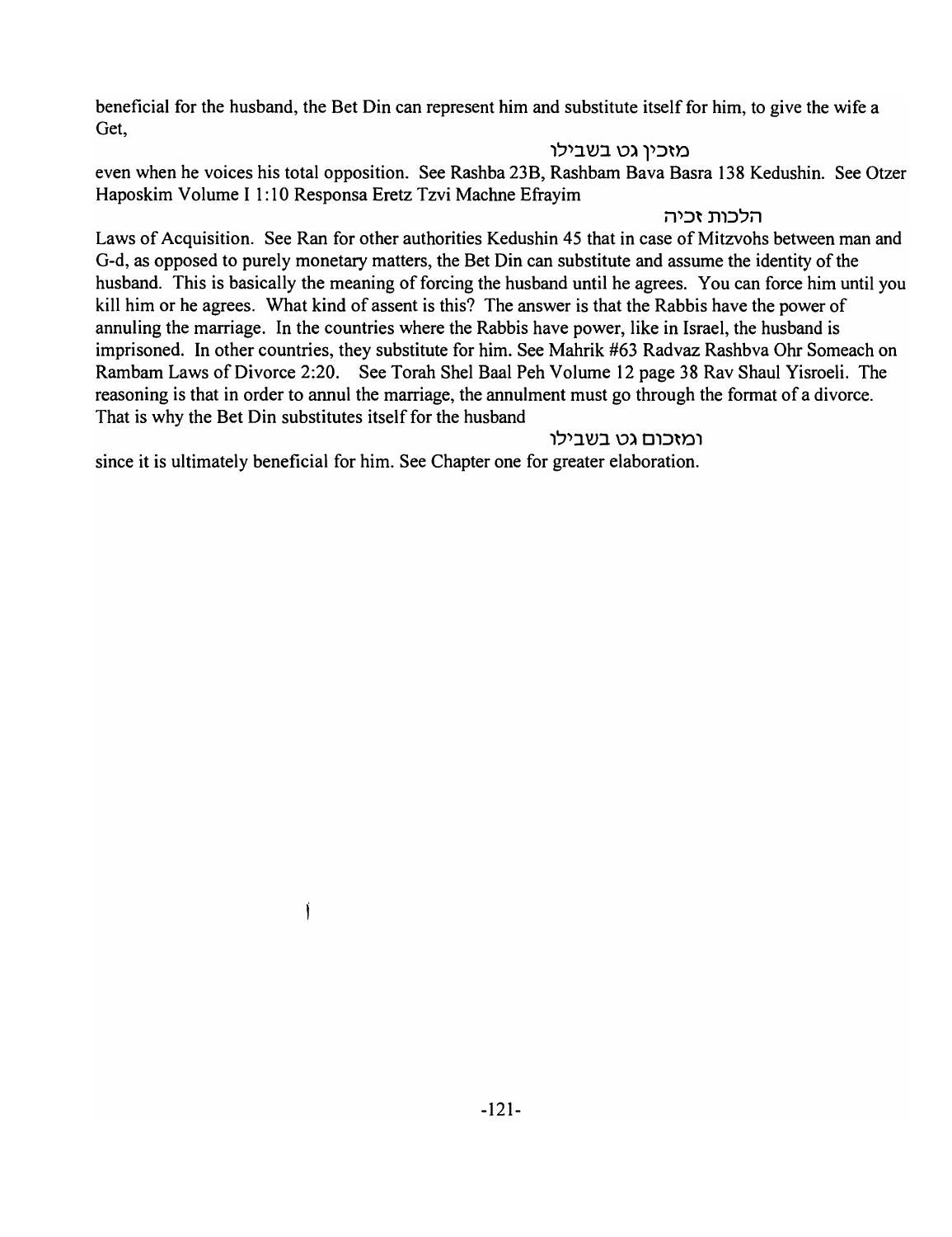# CHAPTER 12 PROPOSED PRENUPTIAL AGREEMENT

This agreement is taken from language used by Responsa Noda BeY ehuda, Even Hoezer, Book 1, Responsa #56, Chasam Sofer, Even Hoezer, Book 1, Responsa #110. and Rav Akiva Eiger, Psokim, Responsa #93. The above Responsas discuss prenuptial agreements regarding a widow who is left childless, who wants to ensure that she does not fall to Vivum or Chalitza to a brother-in-law who is totally irreligious, or is deaf or mute, or whose whereabouts are not known. The prenuptial agreement proposed extends the scope to a woman whose marriage dies and whose husband refuses to grant a Get, even after the Bet Din orders- him to do so. It also covers the case of a husband who disappears or is incompetent mentally to give a Get.

This thesis and draft is adapted from that proposed by Ray Henkin in Prrushe Ivro, -pp. 110-117, with relevant additions. Rav Henkin proposes that the giving of a Get be effective automatically three years after the marriage dies. Rav Aaron Kotler has relevant comments in Mishnas Rebi Aaron, Responsa #60, that are incorporated in this draft. This draft also incorporates writing of the Gedolim (Sages), summarized by Rav Eliezer Berkowitz in TENAI BENESUIN UBEGET.

6

The concept has the support of Rav Kook, First Chief Rabbi of Israel, and Rav Yechiel Yaakov Weinberg, author of Responsa Shride Esh, who wrote the preface to TENAI BENESUIN UBEGEt, by Rav Eliezer Berkowitz, both stipulating that the prenuptial agreement be employed only by a competent Orthodox Bet Din having expertise in all laws of marriage and divorce.

The first part of the prenuptial agreement is taken from a draft by Rav Feinstein, in Igros Moshe Even 'Hoezer, Book 6, Responsas #106 and #107. The author prefers using a time span of one year--the same time span used by Noda BeYehuda and Chasam Sofer--rather than three years, used by

Rav Henkin. Also, rather than use the formula employed by Rav Henkin, the author reverts to the

Pilegish formula employed by Ramban, Raavid, Rav Yaakov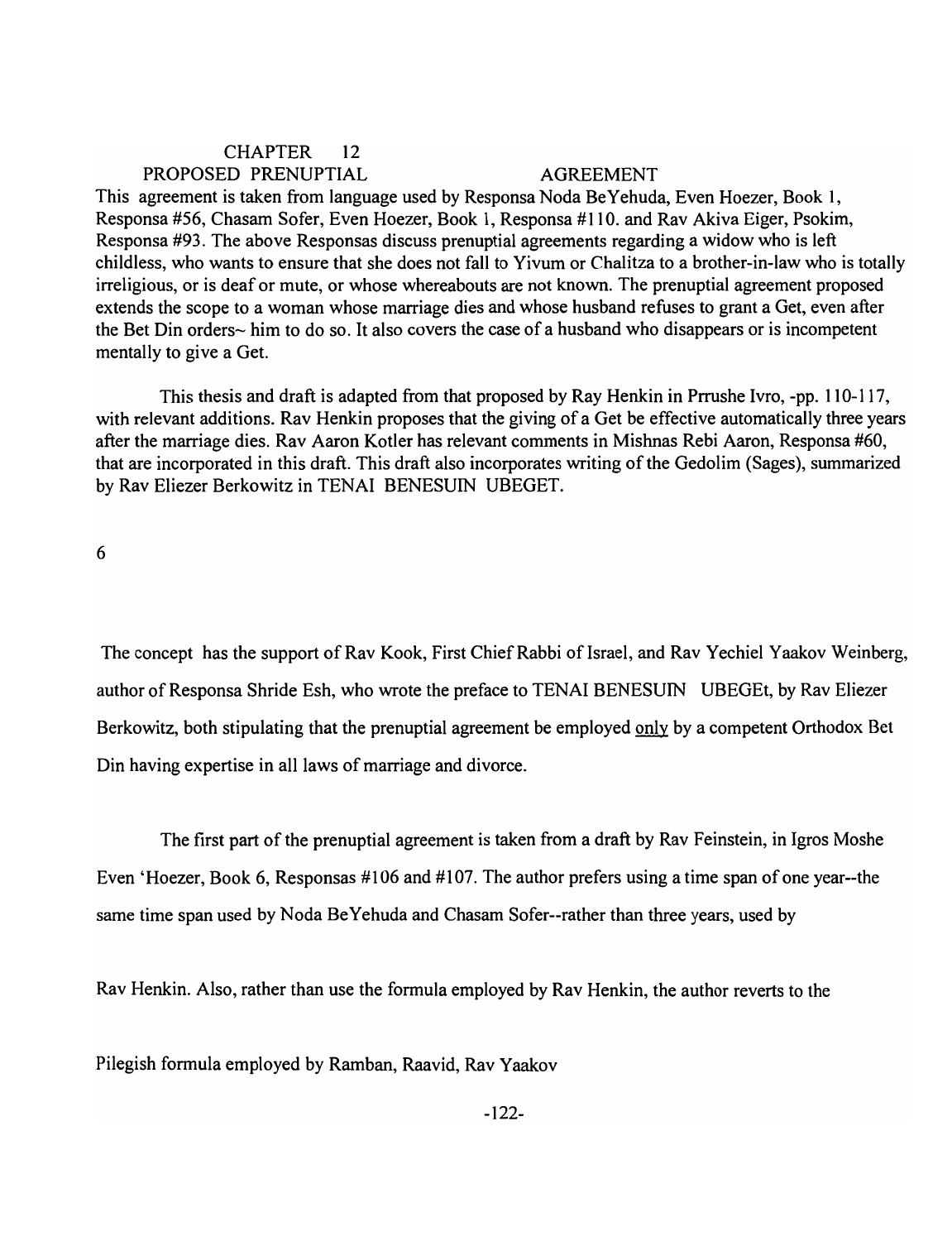Emdin, and Yaan Shel Shlomo and cited by Ramo Even Hoezer

26:1.

This formula is used in the contingency that weaknesses exist in the strategy employed by the prenuptial agreement to enable the voiding of a marriage when a dead marriage is used by a recalcitrant husband to imprison an innocent spouse from remarriage. In that manner, the true intent of Halacha can be realized to demonstrate the G-d-given source of all Jewish law from Sinai, 3400 years ago.

Furthermore, according to Halacha, even

the possible flaws in

the proposals at most creates

Sofek Kedushin-doubtful marriage.

Post facto- violation of the particular Law under consideration, according to Rambam, is Rabbinical. Since four strategies are employed in the prenuptial agreement, even if they have flaws, at worst post-facto, there exists Sofek Kedushin -doubtful marriage-that, according to Rambam, is only Rabbinical.

When the doubts existing are multiplied, you now have, at worst, Rabbinical doubt taken to four places. Under conditions of stress, one can rely on lenient rulings even ab initio. (See Igros Moshe Rav Feinstein, Vol. 6, Resp. No. 83:3. When more than one doubt exists, then we can, ab initio, permit a remarriage, and the original marriage is null and void when it is impossible for the woman to obtain a Get.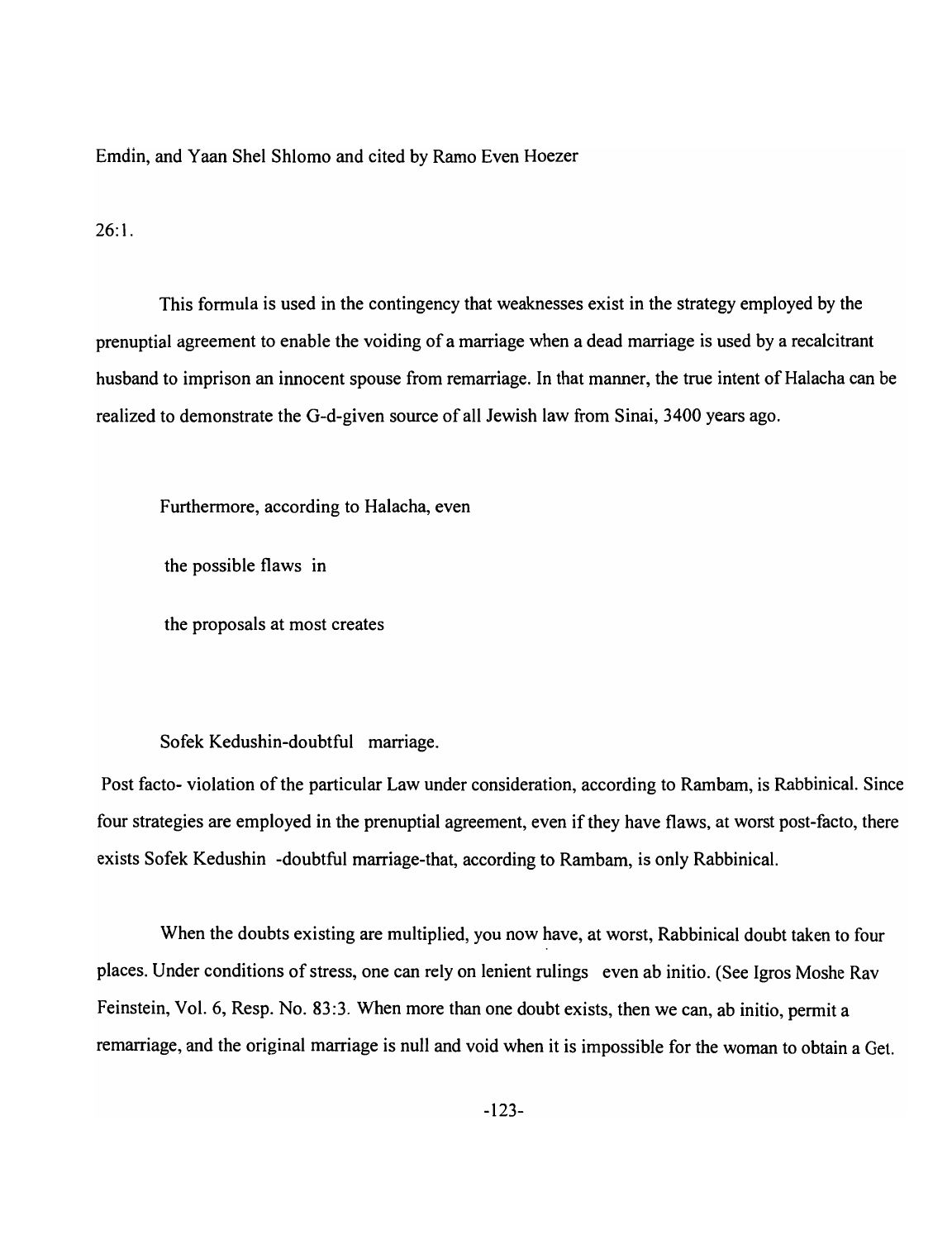See also Responsa Basis Ov, Vol. 7, Resp. No. 11 :4, middle.} This is especially true when the issue involves freeing a woman from the tremendous burden of imprisonment as a living Aguna. See Taz Even Hoezer, Chapter 17:15. We rely even on one Posek giving lenient ruling, under such circumstances. We thus rely on Rambam, rather than Rashba, and the doubts are Rabbinical, not Deuraisa,-G-d-Given. In that manner, the respect and ideals of Torah will be advanced In the path blazed by Rav Moshe Feinstein, Rav Henkin, Rav Kook, Rav Herzog, GRO, Chasam Sofer, Noda Be Yehuda, Rav Akiva Eiger, Orech HaShulchan, Chofetz Chaim, and millions of Sages for the past 3,400 years, from the day G-d gave us the living Torah to today. The Messiah will come to redeem Israel from

#### 8

their tribulations and bring peace to Eretz Yisroel. The Holy Temple will be rebuilt, and peace will reign supreme In the world.

## Betdin@agunah.com

I ask other Rabbonim to comment and address their comments to me.